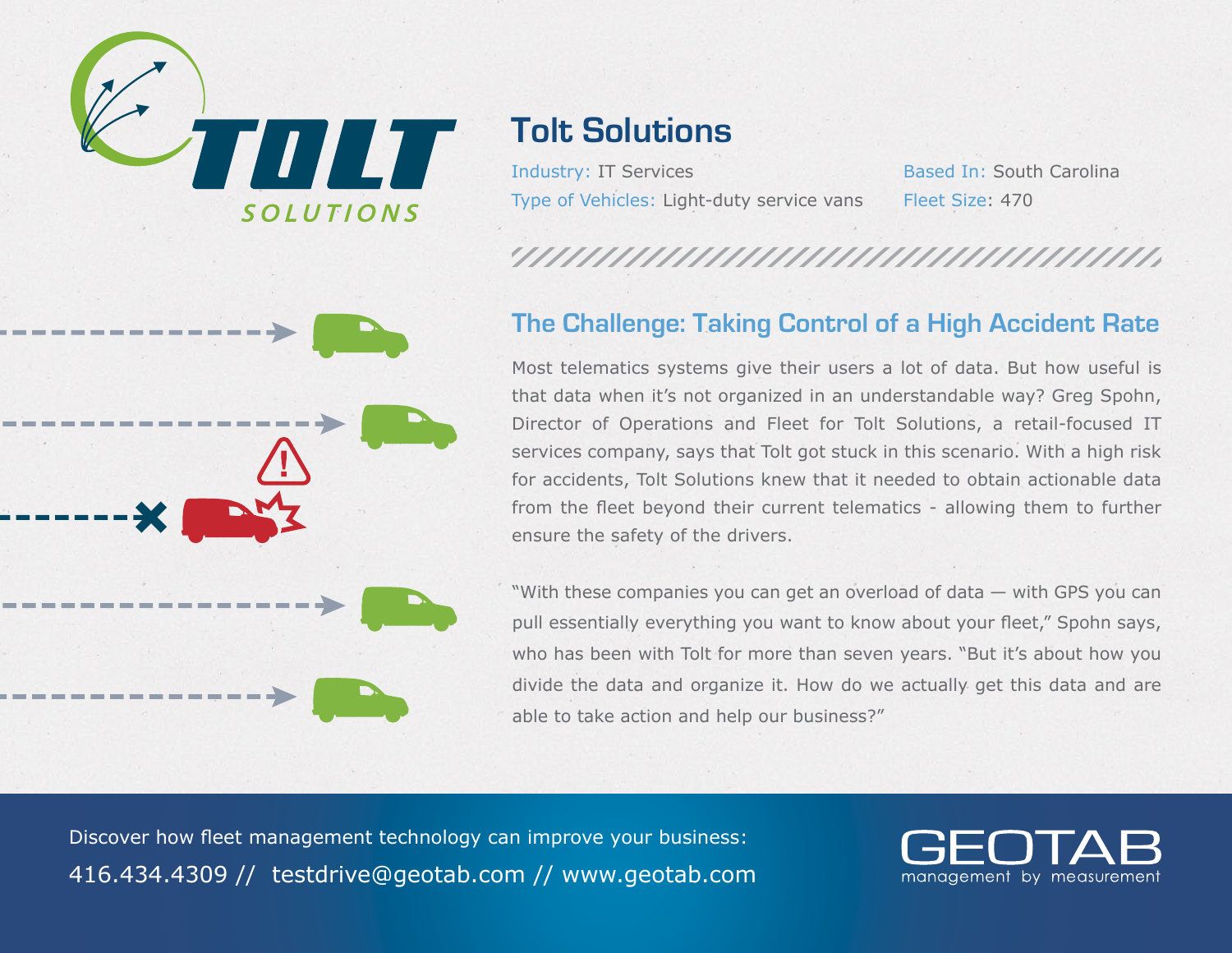### **Getting the Data You Need**

In early 2013, Spohn set out to find a telematics provider that could provide better data management. In past fleet experiences before working at Tolt, Spohn once had to deal with a driver involved in a fatal accident. This was not something he wanted to see happen ever again at Tolt - or anywhere for that matter.

"I was primarily looking to see how we could further improve our safety culture in the workplace,"

Spohn's search focused on data trending and how the data was presented by each telematics company on the software's "dashboard." After narrowing comparisons down to a few providers, Tolt ultimately went with Geotab. For the last year, the company has been transitioning its current telematics system with each new vehicle, and wherever else possible, to the Geotab system.

"A lot of the decision was data capability," Spohn says. The data Tolt needed to look at was not just how many stops per day they were making, and how long each stop takes on average — though both those elements are helpful when it comes to improving customer service. "We need big data trending," he says. "We have 20 different divisions in the company so we need to see if we're making progress or not, in addition to managing the individual drivers."

For example, the company wanted to be able to track if actions taken at the individual level were having an effect on the overall driving trends of the company. The Geotab dashboard provides this information in an easy-to-read, reportable format. And on the flip side, Spohn can pinpoint a driver speeding incident, for example, down to the exact day and time.

Tolt has been able to lower its accident rate, which Spohn attributes to getting data on a small and large scale that includes clear actions the company can take to resolve communication gaps and identify an issue with a driver before it becomes a regular problem. Since starting to install Geotab units more than a year ago, the company's accident rate reduced year-over-year by 21%. And as of the first quarter of 2014, the accident rate was continuing the downward trend.



- Tolt's current light-duty service vans

Discover how fleet management technology can improve your business: 416.434.4309 // testdrive@geotab.com // www.geotab.com